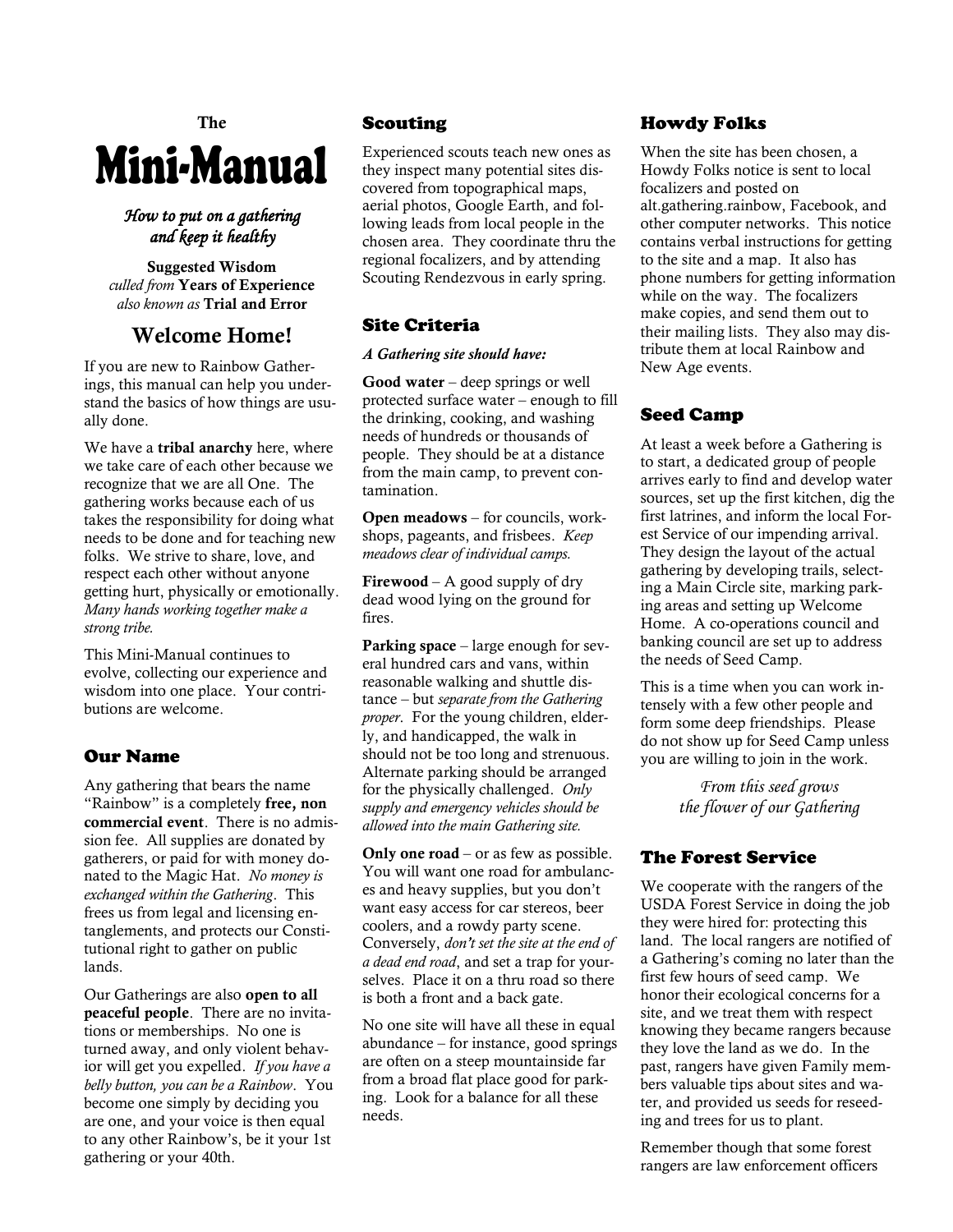that have the power to arrest you are breaking the law.

#### Wildlife

This is the **Cathedral of Nature** that we gather in, and we keep it that way. *We disturb the environment as little as we can*.

Riverbanks and wetlands are vulnerable ecosystems. Plants of older phyla – like mosses and ferns – are especially fragile. Cactus is more vulnerable than you might think. We might be walking thru animal's hunting grounds. *Stay on the forest floor and the dry meadow.*

Remember that insects are also wildlife. Give an anthill its space, and before you throw wood into a fire, look to see if it's home to some bugs. *Never use insecticides*. Thiamine, B-complex vitamins, citronella, and raw garlic can help keep biting critters away.

**DON'T LITTER**. Birds can pick up filter tips and choke. Broken glass is a danger to all creatures' feet. Pick up trash left behind others.

*Use things where they lie.* The more you move, the more you will have to put back. Hang tarps from trees, make structural members out of branches – rather than cutting and setting posts. **Never cut a living tree**, or break things off. Use only *dead* wood found lying *on the ground*. Stripping bark hurts birch and aspen trees.

Pick one place for the swimming hole, and don't go into a stream anywhere else. *Leave beaver ponds alone*.

Don't go near any place baby animals are kept. The way animals defend their young is beastly.

#### **Make a few trails and stay on them.**

Don't crush underfoot a whole area. They should go over ground that will stay high and dry after a rain. Form a trail just by trampling, and a circle area by tushwhacking (everybody sitting down), rather than by cutting plants down.

> *The Earth is our mother We must take care of her*

12. Thou shalt have a place also without the camp, whither thou shalt go forth abroad:

13. And thou shalt have a paddle upon thy weapon; and it shall be, when thou wilt ease thyself abroad, thou shalt dig therewith, and shalt turn back and cover that which cometh from thee:

14. For the LORD thy God walketh in the midst of thy camp, to deliver thee, and to give up thine enemies before thee; therefore shall thy camp be holy: that he see no unclean thing in thee, and turn away from thee.

– Deuteronomy 23

#### Latrines

**If you gotta go, go to a latrine.** If you don't know where one is, ask at the nearest kitchen. Don't wait until the last minute to find one because there may be some walking involved. Know where the nearest one is before you go to sleep at night.

**Never leave waste unburied.** Flies will find it, then they will land on kitchen food, then people will eat that food and get sick. Irresponsible disposal of human waste can easily create a *very* sick camp

#### *How to dig, use, and maintain a shitter:*

Find a place **over 300 feet from streams or springs**, and never uphill from a spring at any distance. Mark a trail to it with signs and ribbons.

**Dig a deep, narrow trench**, one you can straddle with your feet. A foot wide and 4 feet deep is the best.

**Keep the soil in a neat pile** for fill-in later. Cut out sod, and preserve it for replacement over the filled hole. If on a hill, dig the trench crossways to the slope and place the pile uphill from it to prevent a washout if it rains.

**Avoid having an open trench.** Build a solid, fly-tight cover with lids. Wash these covers daily.

**Keep lime, or ashes from a nearby fire, in a can nearby.** Sprinkle it over your "donation", to make it unattractive to flies, then add some dirt to completely cover it. Large coffee cans with plastic lids can keep toilet paper dry and clean.

**Wash your hands** after using the latrine. Maintain a plastic jug nearby, with a lid, and water with 1 percent chlorine bleach inside.

**Check latrines daily.** When they are full to within 18 inches of the top, fill the remainder with the saved dirt, mound the dirt over it to allow for settling, and dif another latrine. Inform the nearest kitchen where the new shitter is.

Digging a latrine is a most holy task.

*You haven't been to a gathering until you have dug a shitter.*

#### Water

Our water sources are our lifeblood, and they must be protected from the very first day that people are on the site.

The safest drinking water comes from springs. Streams or ponds with a good constant flow can also be used. Any water source for designated for drinking is marked off with strings or ribbons, and no campsites or latrines should be uphill from them or within 300 feet. People stay away from them unless involved in obtaining water.

**Never pour liquid wastes** into a water source, or on the ground nearby. Instead, dig a gray water pit at least 300 feet away.

**Never use soap** in a water source. Soaps will pollute the water. Take a bucket at least 300 feet away to wash. Even bio-degradable soap like Dr. Bonner's can kill fish and microorganisms.

**Never dip a canteen or a cup** into a water source – use a faucet on a pipe or a common dipper instead.

**Drink only water that you know is safe**, that has been scientifically tested, adequately filtered, or boiled. Even the purest looking water can contain micro-organisms that can cause severe intestinal illness. To be absolutely safe, water should reach a rolling boil for at least a few minutes.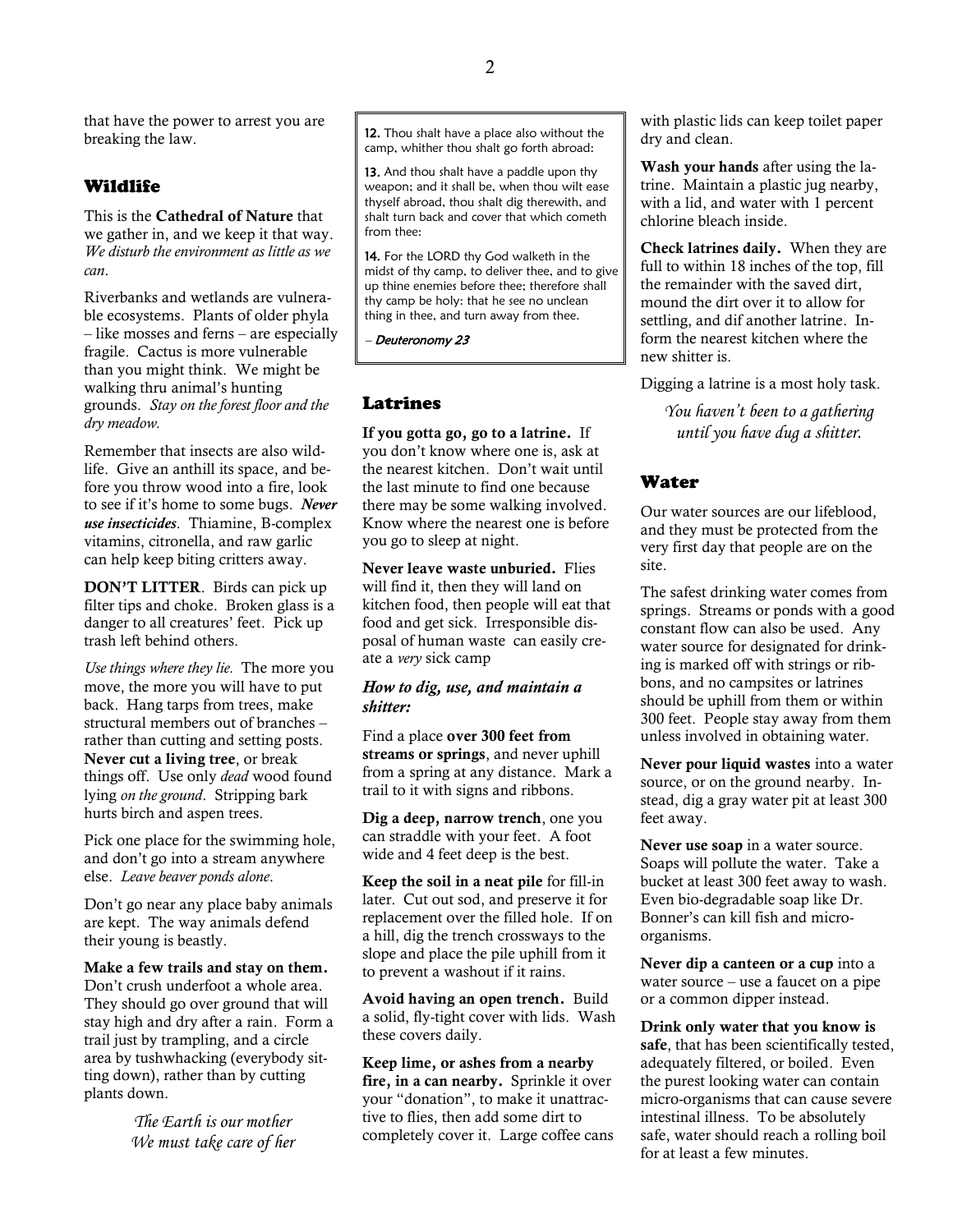#### Fire

On any site fire is a danger. There may be fallen and dead timber, and dry grass in meadows. *Don't throw matches or cigarette butts on the ground*.

**Have a shovel and a bucket of water** near your fire at all times.

**No personal fires.** Go to fires by kitchens or in boogie pits.

**Use only dead and dry wood** found on the ground for fuel. Never throw plastics or synthetic materials into a fire. This creates toxic fumes.

**Select a safe location.** Watch for overhanging snags of deadwood. Keep your fire low – sparks can fly far; even live trees can catch fire.

**Beware of root fires.** Line the inside and bottom of your firepit with rocks. Scrape the ground free of loose duff, leaves, and grass for at least one foot around your pit.

**Watch your fire at all times.** The wind can rise or shift directions quickly. Stray sparks can bring disaster. Embers can flame up again in a wind. Don't leave your camp behind until your fire is completely *out* and *cold*.

#### **NO FIREWORKS!**

A Fire Watch crew walks the camp to make sure all fires are properly tended., and that buckets of water are nearby. We all help them out by being watchful ourselves.

*Smokey says, "Only YOU can prevent forest fires"*

#### Rain

Expect it. And hey, it takes rain to make a rainbow. These can be times when people gather close together under tarps and have intimate conversations and good times.

**Don't build anything without thinking about how water will run off it.** Do not place your tent in a low spot or gully. Dry riverbeds may flash flood.

**Don't blaze trails in ravines** that will become muddy quagmires under thousands of feet when it rains – *keep trails* 

*on rises*. That little brook you're stepping over now can become a turbulent river in a thunderstorm. *Put fire pits on rises or sloping ground*, and provide a drainage gap.

**Cover tents with tarps**, and tie their ends close to the ground so wind doesn't catch them like a sail. Keep kitchen supplies under cover. Cover bulletin boards with clear plastic.

*Remember: water runs downhill.*

#### Recycling

We don't mix all our garbage and trash together, and make the local landfill landfull. We separate our refuse, recycle whatever we can, and dispose of the rest in a nature-friendly way. **People should take their own trash home with them** as much as possible, thereby spreading out the task of refuse removal, and not overtaxing the cleanup crew.

For trash that you see on the ground and pick up, there are recycling stations at every kitchen, and at places with many passers by around the gathering. Each has seven containers  $-$  for:

**metal** that is bought as scrap, like aluminum, copper, iron and steel.

**glass** of any kind. (These first two are taken to a local collection point.)

**paper** that we burn ourselves.

**plastics** and other materials that can't be burned without making toxic odors. This goes into plastic bags, to be taken to a dumpster or landfill at least 100 miles from the Gathering.

**organic matter**, food waste that will eventually go into a compost pit.

**lost and found**, to be left for its owner until the Gathering ends.

**free bin**, stuff offered that someone could still take and use. Leftovers from this are taken to a dumpster or landfill.

> *The Three R's: Reduce, Reuse, Recycle*

शन्ति सेना

### Shanti Sena

*the peace keepers*

We call our security system *Shanti Sena*. This means "peace army" in Sanskrit, and this term was first used by Mahatma Gandhi's followers. If a problem develops, calling "Shanti Sena" loudly will bring assistance.

In truth, **everyone is a peace keeper**. We all watch out for each other. Often a group can prevail in a conflict where a single person can't. Some of the Family are professionally trained in conflict resolution, and they can be summoned for help.

**We respond with non-violent meth-**

**ods only.** Talking is tried before physical restraint. This talking is with compassion and respect. If physical intervention can't be avoided, it is done gently without inflicting injury.

We lighten the burden on Shanti Sena by:

watching out for our own valuables, camping in groups with others, and watching the camps of our neighbors when they are away.

*We are ALL Shanti Sena*

#### Neighborhoods

Neighborhoods make the Gathering more fun with the people they introduce you to, and impact the ecology less. All camp needs – such as latrines, water, child watching, or security – can be focalized around a neighborhood fire.

When you arrive, *look around and find a concentration of tents* to set up your own near. Kitchens are some of the places neighborhoods form around, as well as special areas like C.A.L.M. or Kid Village. People from a certain state or city often camp together. *Contact the people in them, get to know them*.

**Lone campsites are easy targets for thieves**, and are surprises for people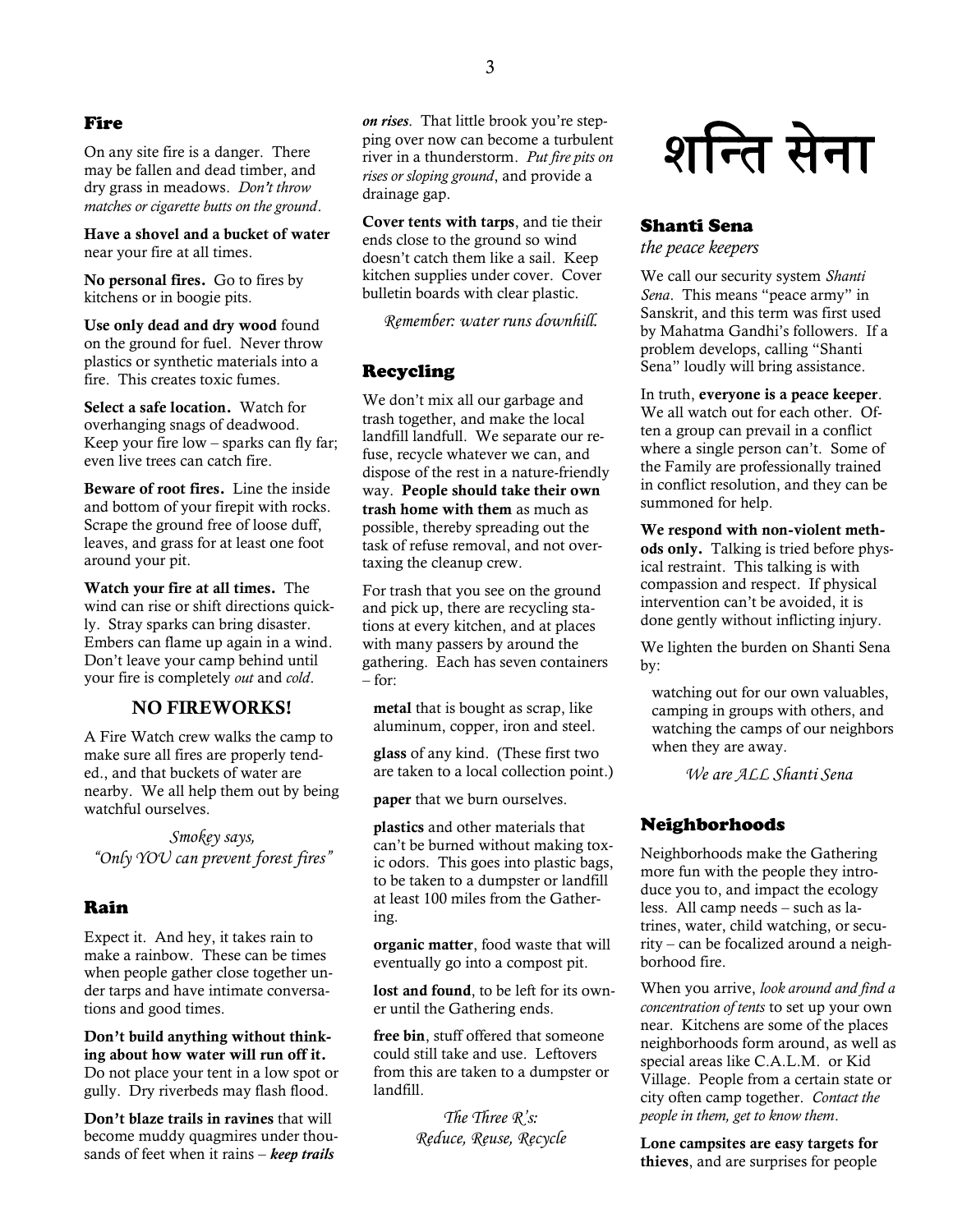walking thru the woods in the dark. Neighborhoods provide the only security for when you are not in your camp.

*Love your neighbor*

### Main Meadow

Main Meadow is the epicenter of the Gathering, located in an open field large enough to accommodate many people. It is where we have Dinner Circle and various prayers, celebrations, and events, including our *Silent Meditation for World Peace* on the morning of July 4th. There should be no tents or fires here. The meadow is for all, and its energy should be kept clear and pure. Trading Circle should not be in sight.

Main Meadow can get loud at times, as well as completely silent. Coordination with Kid Village and C.A.L.M. about the three places' relative locations is a good idea.



## Dinner Circle

Every evening kitchens from all ver the Gathering bring food to Main Meadow for Dinner Circle. An OM is said, a few brief announcements are made, and everybody sits down and waits for servers going around the circle to bring food to them. All food served is vegetarian.

**Bring your own dish and eating utensils**, and some water to drink. A person precedes the servers with bleach water for washing hands.

The *Magic Hat* also goes around the circle, offering you the opportunity to contribute money for supplies.

*We are a circle, within a circle with no beginning, and never ending* The whirlwind will not last the morning out. The cloudburst ends before the day is done. What is it that behaves like this? The earth and sky! And if it be that these cut short their speech, how much more yet should man.

– Tao Te Ching 23

# Councils

We gather in council circles to voice and to creatively resolve the issues and concerns of out ever-evolving Gathering. Participation in a council requires a focused mind, patience, respect, a listening ear, and an open mind – as we make decisions on how to best serve the Gathering. There are councils on all workings of the Gathering, including Seed Camp, Co-operations, C.A.L.M., Shanti-Sena, Fire Watch, Vision Council, individual kitchens, and planning regional gatherings.

## Council Process

Rainbow councils are an open process where everyone is invited to listen and speak. We sit in a circle and pass a feather (or other sacred object) around. Each person speaks in turn while holding the feather without being interrupted. The holder has the right to admit or reject input from others.

Other people in the circle talking across to each othe do not aid the discussion. If there is too much noise, anyone can call, *"Focus"* to restore attention to the speaker.

Sometimes council can be more open, with the featheri placed at the center, trusting that everyone can recognize their perfect moment to speak. At other times it is helpful to have a facilitator to keep an impartial focus.

Remarks should be stated as briefly as possible. Nothing destroys the process more than making long-winded orations without regard for others waiting for their turn to speak.

## Consensus

**Consensus** is how we govern ourselves. This means coming to solutions acceptable to *everyone*, not just a majority.

While discussing issues, if a resolution starts to seem clear, a speaker may call for *consensus by silence*. If no one objects to the proposal, then consensus has been reached. Those who have objections may *block consensus*, which causes council dialogue to resume.

A block should only be made from a place of clarity and good conscience. Egos should definitely be checked at the door. Council can be both rewarding and exhausting.

## Focalizers

Focalizers are any people willing to be conduits of energy and information. They focus people's efforts on tasks that need to be done.

They are not like leaders in Babylon. They are not placed over us; nor elected for terms. They are followed because the people trust them, feel they have wisdom, find their own feelings expressed thru them, and expect success from following them. Their election continues on thru every day. They are simply not followed anymore if the people lose their confidence.

Anyone can be a focalizer to whatever degree one chooses. If you see something that isn't being done, take the initiative and do it. But volunteering for too much can burn you out, so get help and lovingly delegate. Sometimes there are people waiting to be useful, with hidden talents

A good focalizer respects consensus, avoids egotism, empowers people, and allows them to learn, even at the price of inefficiency.

## C.A.L.M.

*the Center for Alternative Living Medicine*

C.A.L.M is our healing arts center. If you are injured or ill, come here, especially if it's something contagious. The people here can also provide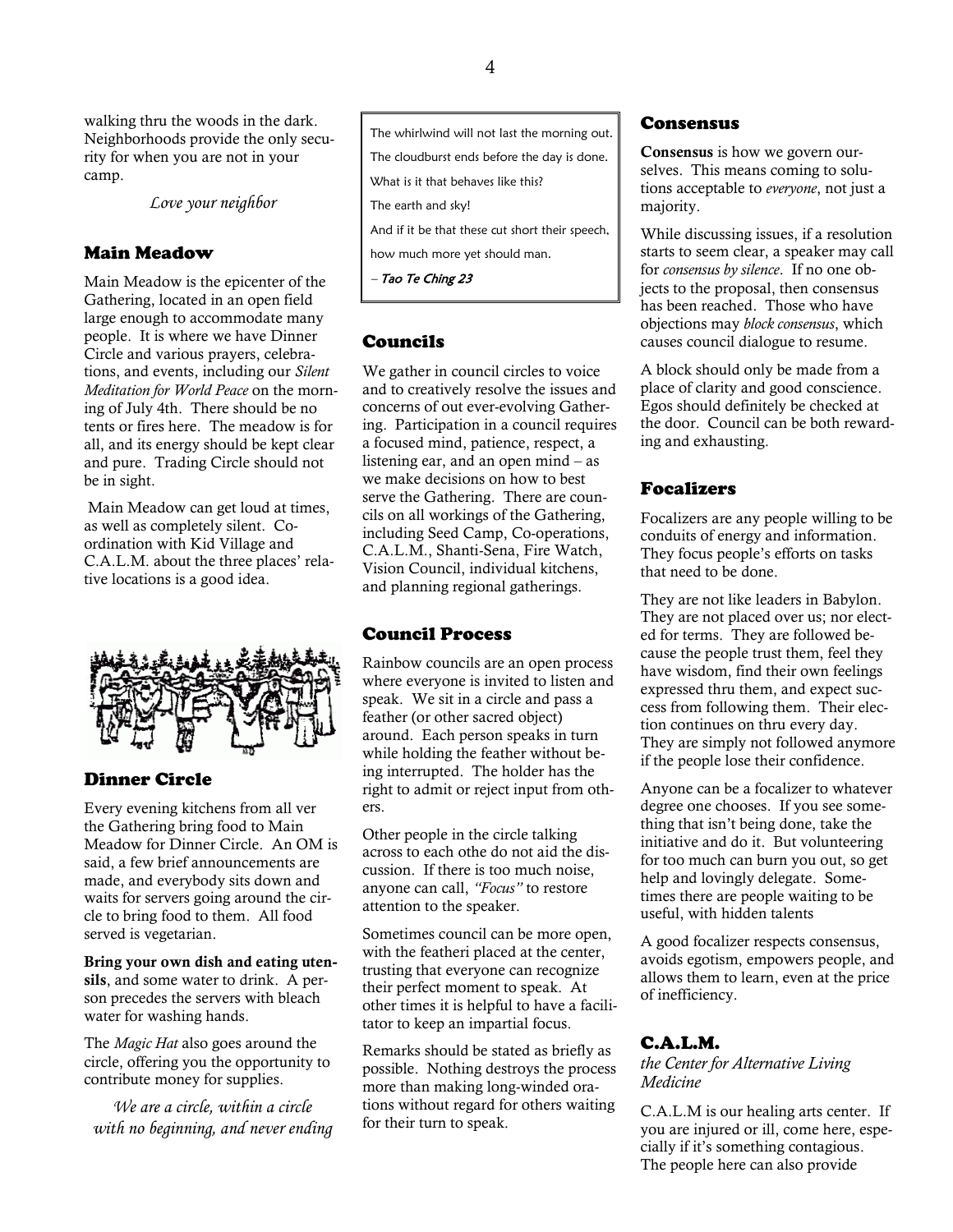health information and preventative aids such as condoms. *Natural, alternative medicine is encouraged here.* Treatment that gets to the root of dis-ease is sought, not just temporary remedies.

C.A.L.M. always need donations of medical supplies, antibiotics, herbs, tinctures, and homeopathic remedies. It needs doctors, nurses, EMT's, and therapists of all kinds – to volunteer on a continuous and on-call basis. Healers and workshop leaders can also plug in here.

### Information

**Information** is the communication center. All councils and focalizers report here daily with announcements and needs. Anyone with anything noteworthy to share should come here so they can pass the word.

**Lost and Found** and **Rumor Control** are here. Printed handouts on a variety of subjects can be distributed here. Maps, rider boards, and bulletin boards are nearby.

There is a **Volunteer Here** board for people seeking places to plug in and help. People needing assistance can make their needs known here. It is also a place to report a large emergency concern.

## Co-operations

Most day to day business is focalized thru Co-operations, which meets several times a day. Workers and people with special knowledge are found, tools and supplies are located, those who have are connected with those who have not.

Every area of service checks in with Co-operations daily. Work crews can use this as a base for organization. Plans for new camps and construction should be communicated to here, so that conflicts over land use and campsites can be avoided.

#### The Magic Hat

The Magic Hat is the fund-raising instrument for any Rainbow event. The Gathering is available for free to everyone, but the supplies needed to keep everyone well-fed and healthy cost money. This includes food, bleach, toilet paper, medical supplies, batteries for Shanti Sena radios, and gasoline for shuttle and supply vehicles, among more. By giving generously to the Magic Hat, each of us helps to provide for all.

The Magic Hat appears at Dinner Circle every evening (sometimes in the form of a real hat, sometimes as a 5 gallon bucket), and is sometimes carried thru the camp by a parade of minstrels. The rest of the time it sits on the counter at Information. *Be wary of individuals with containers claiming to be the "magic hat".* Some individual kitchens (like Kid Village) have their own "magic hats", which are legitimate, but these only support those single kitchens.

The money in the Magic Hat is stewarded by a Banking Council of at least three persons. No money is given out except by consensus of this council. The usual place this council meets is out in the middle of Main Meadow shortly after Dinner Circle has been served and the people present have finished eating. This is the time that requests for money can be presented.

## Main Supply

Food and materials bought with the Magic Hat are pooled and distributed here. Individuals can bring donations here as well. This allows moneysaving bulk purchases and helps cut down waste.

Every day a Kitchen Council is held with representatives from all kitchens. This council produces a shopping list for the supply runners. No one except this council decides what is bought. The runners buy the items on the list and nothing that is not on the list. After returning, they give receipts and change to the Banking Council, and then Main Supply has a meeting where the supplies are given out to runners from the individual kitchens.

Only kitchens that bring food to the main Dinner Circle get supplies from Main Supply. To avoid suspicions of favoritism, people working Main Supply do not work in individual kitchens. Main Supply cannot be a kitchen itself, serving out food to individuals, and people working Main Supply do not eat from the supplies directly.

43. Ye shall not make yourselves abominable with any creeping thing that creepeth, neither shall ye make yourselves unclean with them, that ye should be defiled thereby.

44. For I am the LORD your God: ye shall therefore sanctify yourselves, and ye shall be holy; for I am holy: neither shall ye defile yourselves with any manner of creeping thing that creepeth upon the earth.

– Leviticus 11

## Kitchens

Food is obtained from Supply, paid for with contributions to the Magic Hat, and prepared by the helping hands of hundreds of volunteer choppers, slicers, peelers, fire tenders, stirrers, and chefs. Serving styles and times are up to the individual kitchen councils and focalizers – some serve all day, some have specified meal times, some send all their food to Main Circle. Some offer only specialized fare like popcorn or coffee.

Food sent to Main Circle is completely vegetarian. Some kitchens may choose to serve meat at their own locations, but meat is hard to preserve in the woods, and may adversely affect those used to only vegetarian fare.

**Kitchens are kept CLEAN.** There is no faster way to spread disease than to serve contaminated food. Enclose kitchens with railings, and place hand washing stations at entrances.

**Volunteers in kitchens wash their hands** before working with food. They don't work with a communicable disease. They use only *clean* knives and chopping boards. Work surfaces are washed with bleach water before and after use.

**Everybody brings their own bowl, cup, and spoon** to a Gathering, and washes them thoroughly after each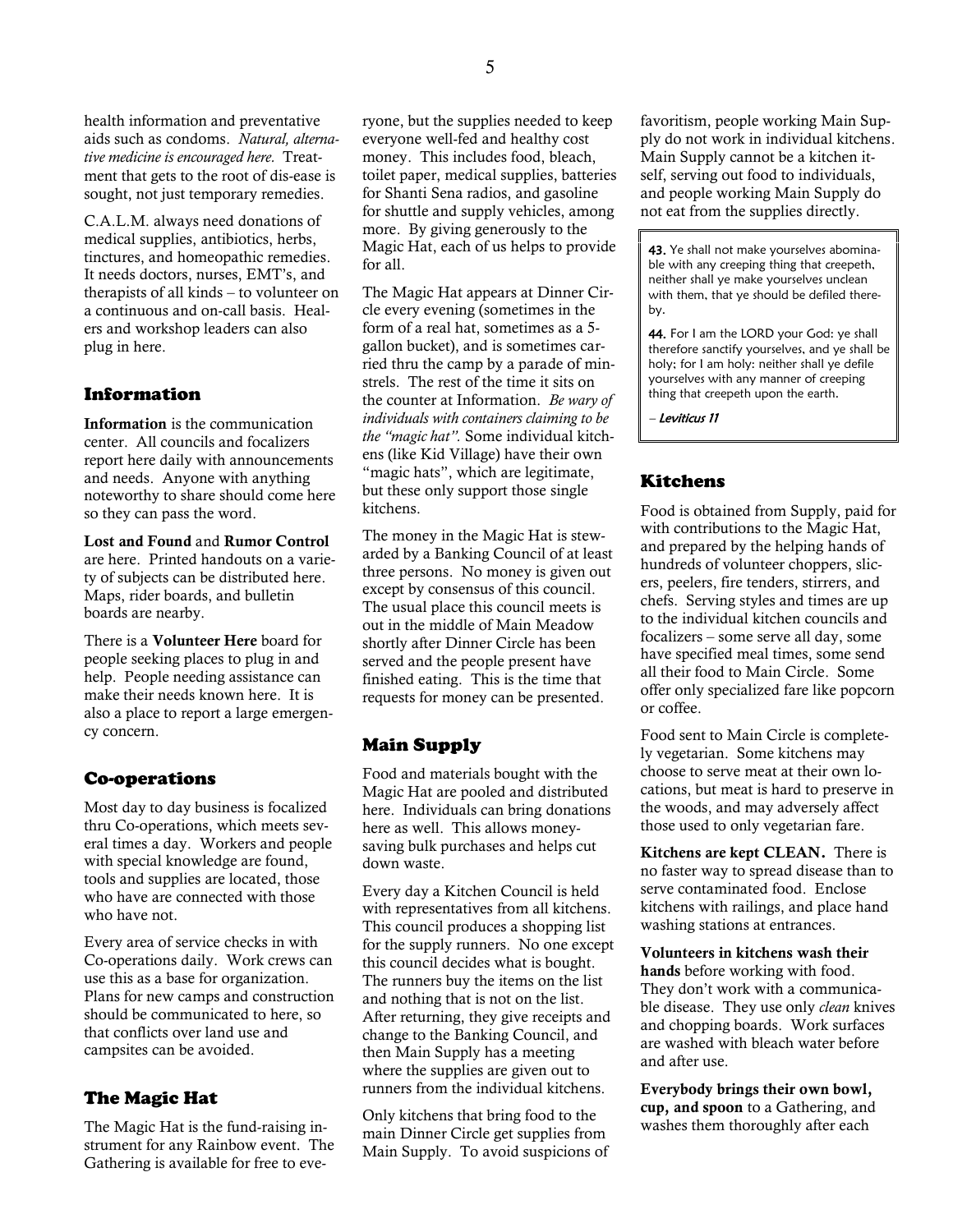use. *Food is served by servers with designated tools.* People do not serve themselves with their own utensils.

#### **Supplies are not stored on the**

**ground**, but up on pallets, shelves, or logs. They are covered with a tent or tarp, for protection from the sun and rain. They aren't placed near anthills. *Pets are kept out of kitchens*, as they get into food and knock things over.

#### **Every kitchen has a dishwashing sta-**

**tion** with four containers (usually standard 5 gallon buckets):

- one for scraping into;
- one with *hot* soapy water, for washing;
- one with clear water, for rinsing; and
- one with water containing one or two capfuls of chlorine bleach or vinegar for disinfecting.

*The water is watched and changed regularly*. Pots and pans should not sit around dirty for hours, attracting the insect life.

**Compost** (garbage) **pits are dug nearby** for vegetable wastes. They are filled in gradually, like latrines. When the contents come up to within a foot of the surrounding ground level, they are filled in completely. A mound of dirt is left on top, to level out by itself as the garbage underneath decomposes and settles. Waste water goes into grey water pits. It is not just poured out on top of the ground.

*If the flies start to have their own gathering around your compost pit, then it's time to cover some of it up.*

**Kitchens constantly need firewood and water.** Many make a habit of bringing a piece of wood whenever they visit a kitchen. Others, upon seeing an empty water container, will fetch water without being asked.

#### Front Gate

When you volunteer for Front Gate, you get to see it all come in. The parking lot crew greets the world with hugs and info. They maintain an organized and secure parking area, and make an

around the clock commitment that involves:

greeting new arrivals and giving out information, traffic control, security, auto repair, maintaining a kitchen and fire circle, and an active Shanti Sena.

Front Gate and Welcome Home are frequently understaffed, so setting aside a morning or evening to volunteer is always appreciated. Alcohol abuse needs special attention in this area.

#### Bus Village

Bus Village is for those who come to the Gathering in campers or live-in busses or vans. It is a community of its own, with kitchens, councils, work crews, and Shanti Sena. It is a place where electric entertainment is allowed and appreciated.

Bus Village people are well situated to help with Front Gate and Welcome Home.

#### Welcome Home

The Welcome Home center is set past the front traihead , at the end of the shuttle ride and where most of the hike in has been completed. It provides a place for people to rest from their journey in. They may be offered tea, coffee, or water. They are given printed copies of Raps 107 and 701, and informed of conditions peculiar to the current Gathering.

#### Shuttles

Shuttles are large rugged busses or flatbed trucks, that can provide almost continuous service that is safe and reliable. *Drivers need relief regularly*. Riders should help with gas and repair expenses.

#### Kid Village

Kid Village is a place for children to find other children, parents to meet

other parents, and all to share and grow with the joys of educating our children. It facilitates meeting the needs of pregnant and nursing moms. It has shade, playthings, a kitchen, and people who enjoy and are good at playing with children. Kitchen help, musicians, storytellers, and game leaders are always welcome. It should be located at a distance from Main Meadow and any boogie pits to minimize noise at night.

#### Trading Circle

Barter and the mutual exchange of crafts and like are encouraged. One thing exchanged for another thing, or for a service performed. Money changing in the temple is unacceptable – nothing is sold for cash. Using money means we could be defined as a commercial event by the Forest Service, which would complicate our relationship with them.

Trading new, commercially produced goods is in bad taste. The gathering is for sharing hearts and works of our hands, not for making profit and all the funky energy that comes with doing this. There is a long-standing consensus that Trading Circle not be directly on the main trail, where the people it draws can block traffic on the trail, and not in sight of Main Meadow and its sacred ceremonies.

#### Sweat Lodges

Sweat lodges are sacred spaces for mature ceremonies which purify the mind and cleanse the body of toxins. They are built with care and it traditional manners and those who lead the sweats are schooled in the old ways. The space should be respected as a temple and not disturbed by behavior or vibrations that is less than sacred.

Don't come if you have an infectious disease. Do come with an armload of wood.

#### Workshops

Workshop for learning can be taught by anyone on any subject. Large meadows or comfortable shady spots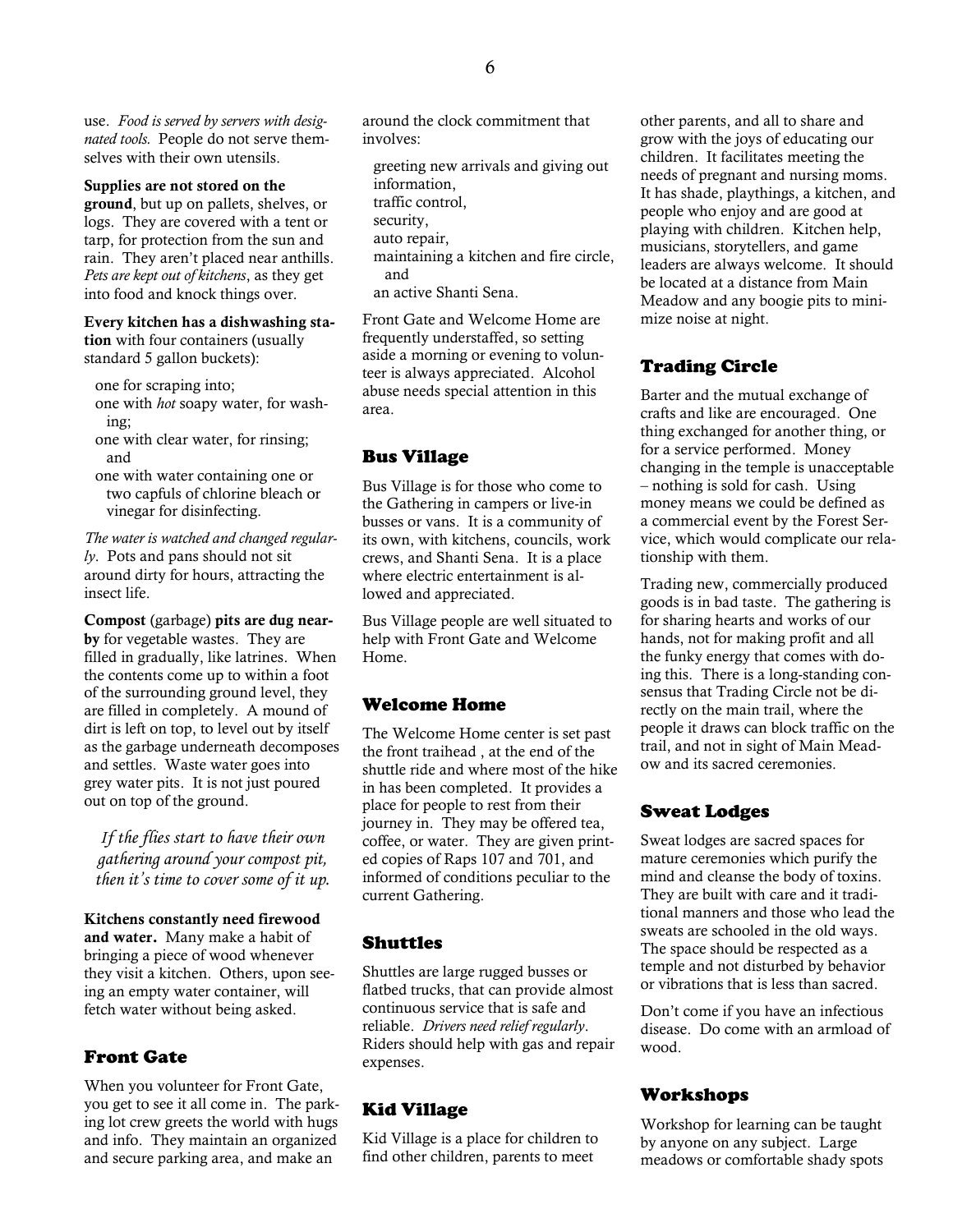can be designated for them. There is a workshop board at Information for posting times and places. Typical workshop subjects include yoga, massage, nutrition, plant walks, elders telling hip-story, and sister/brother/brother-sister circles,

### Technology

We welcome non-polluting and low energy technology. Hand tools and alternative energy devices – such as solar or wind – are appropriate to a Gathering. Electric generators, chain saws, and gasoline powered tools are not.

**No boom boxes!** Artificial sound carries far in the woods, and forcing your own musical tastes on others is not cool.

## Photography

**Always ask permission before taking a picture of any other person**. This includes groups as well as individuals. Most people will say yes, but no means NO. Excessive picture taking can make people tense and kill spontaneous moments of bliss.

## Music

We make our own music here, and everyone is welcome to join. **Acoustic instruments only, please.** Stereos, boom boxes, and radios can douse a creative spark in others.

Share your song with us, even if you are not used to performing. In a group of musicians, listen and blend instead of dominating – especially in a drum circle. Harmony is the point.

If you start music, *respect the other musicians within earshot* who have already started, especially if you are drumming. (Drums can carry like a rock 'n' roll amp.) Don't try to compete with them, go over and join them instead. If it's late at night or early after sunrise, be conscious of folks nearby who may be sleeping.

> *Musical harmony plays with social harmony*

## Nudity

Clothing is optional at the Gathering. We accept people and their bodies without judgment or shame. Many people like the feeling of freedom, or like to be cool on a hot day. Nudity is natural. It is NOT an invitation for sex or a "feel".

*Be cautious of sunburn and poison ivy* if you go naked. It's a good idea to at least wear sandals. We go naked only inside the gathering, and not in any place visible from a public highway.

## Love and Loneliness

Many in our Family have found deep and satisfying relationships with other Family members. Few of these sprang into being at their first Gatherings. The freely given affection, the easy conversation, and the sudden promise of openness here cause many to start searching for their one and only, to build up big expectations, and to be disappointed.

**Meet people by volunteering and working with them**, by making music and theater with them, by joining them in workshops and spiritual exercises. You will see them in all their moods, and really get to know them.

**Be patient and give time for friendships to unfold** and grow by themselves. Don't measure them against your expectations. The Spirit will show you your soul mates, if you let it. Many people will be put off by sudden propositioning, and not everyone is in the same state of wanting that you are.

**Remember, if the other person says no, but you do anyway, that is** *rape*, which is a crime among us as well. We are all worthy of equal respect.

*We are opening up in sweet surrender to the luminous love light of the One.*

## **Intoxicants**

What you use is your own business. What you abuse is often everyone's business. It has long been a tradition in our Family to discourage alcohol at a Gathering. Alcohol energy can easily threaten. We respect a person's right to drink, but we do not respect difficult drunks. The primary reason we gather is for peace.

Some intoxicants can have mindexpanding and sacred uses. However *we actively discourage giving powerful psychedelic drugs like LSD to people who don't know what they're taking* or who don't have the experience and mental stability to handle them.

Remember also there's no guarantee on what somebody you don't know gives you on the trail. *If in doubt, spit it out*. If you observe an overdose, freakout, or other drug caused problem, contact Shanti Sena and C.A.L.M. immediately.

## Pets

**A Gathering is not a good place for a pet.** Dogs fight other dogs, kill wildlife, get into food, and shit everywhere. Sudden changes in their environment spook and stress them to the point where they snap and bite.

We know, of course, "not *your* dog". So-o-o-o-o ... if you must bring your pet, be responsible. Keep them under constant watch 24 hours a day, on a leash, out of kitchens, meal circles, and councils, and away from wildlife. *Clean up and bury their droppings*.

# Hug Patrol

The Hug Patrol covers the Gathering to insure that nobody who needs a hug goes without one. You might be stopped and asked for a hug anytime, so you should be prepared to give them your cooperation if you wish. (Nobody is obliged to receive one if they feel uncomfortable.)

## Joke Toll Booth

The Joke Toll Booth sometimes appears on a main traffic artery in the Gathering. All who approach it are required to tell one joke before they may pass. The jokes collected go to help the merrimentally challenged find gainful enjoyment in our community.